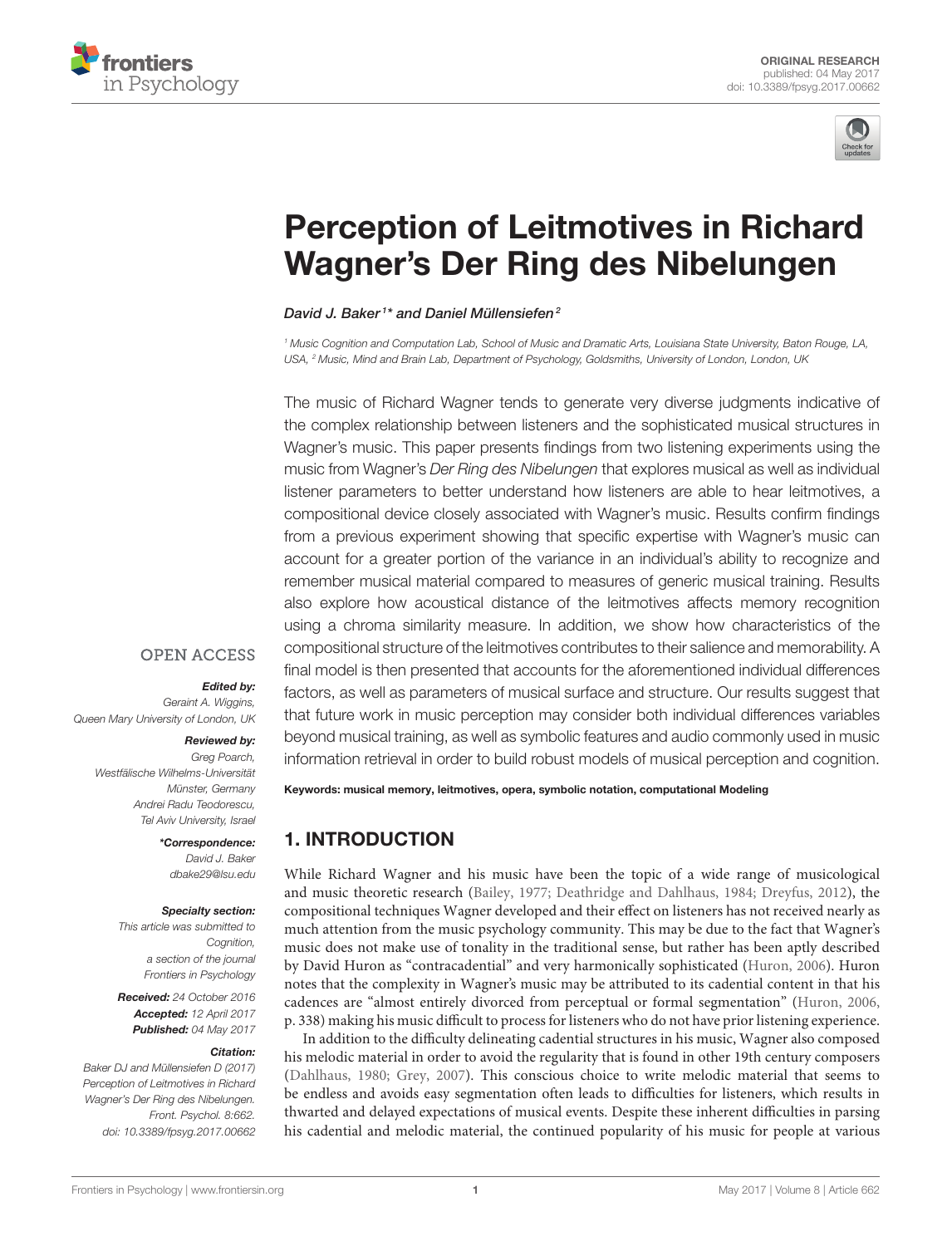points in history [\(Magee, 1988\)](#page-8-2) seems to suggest that listeners from a wide range of backgrounds are able to process and enjoy the complex auditory scenes in his music.

Initial work investigating how listeners are able to hear salient musical material in Wagner's music was carried out by [Deliège](#page-7-4) [\(1992\)](#page-7-4) in order to demonstrate the principles of musical cue abstraction [\(Deliège and Mélen, 1997\)](#page-7-5). Cue abstraction is rooted in Gestalt schematization processes inspired by the work of [Lerdahl and Jackendoff \(1983\)](#page-8-3) and uses grouping and similaritydifference principles in order to predict where listeners will perceive musical boundaries as well as salient musical events. Deliège's studies on the perception of Wagner's music focused primarily on leitmotives, which are short musical ideas that can be used to refer to people, places, or ideas related to the musical narrative [\(Hacohen and Wagner, 1997\)](#page-8-4).

Leitmotives are ideal cues for studying salient musical events because they can exist in a multitude of permutations that are all perceived as the same cognitive entity. For example, the Schwert-Motiv, while often played in the major mode on the trumpet, can also be orchestrated with varying mode, range, and timbre in order to successfully convey the correct musical emotion the composer intended. Despite these changes, the leitmotive is often recognized as the same categorical entity as demonstrated in **[Figures 1](#page-1-0)**, **[2](#page-1-1)**.

Using leitmotives as cues, Deliège demonstrated her cue abstraction principles, which model real-time music listening, were able to accurately predict salient musical events in nontonal music [\(Deliège, 1992\)](#page-7-4). Her initial findings showed higher leitmotive recognition rates in participants with more musical training, indicating that listener background played a significant role in the identification of salient musical events. Deliège has also demonstrated the success of the cue abstraction mechanism with the music of Bach [\(Deliège, 1996\)](#page-7-6), Berio (Deliège and El Ahnmadi, [1990\)](#page-7-7), and Boulez [\(Deliège, 1989\)](#page-7-8).

Morimoto, Kamekawa, and Marui extended research on leitmotives by investigating the effect of extra-musical verbal information on the memorization and recognition of leitmotives. They found that exposing listeners to different types of verbal information in relation to musical material and the narrative did



<span id="page-1-1"></span><span id="page-1-0"></span>

not result in any significant differences in the ability to recognize and memorize leitmotives [\(Morimoto et al., 2009\)](#page-8-5). In a similar way, [Albrecht and Frieler \(2014\)](#page-7-9) investigated how additional visual information (i.e., the events on the opera stage) might contribute to an individual's leitmotive recognition rate. They found that seeing and hearing the opera actually decreased an individual's ability to identify leitmotives in the auditory signal and hence suggests that visual information can act as a distractor in terms of encoding leitmotives.

Similar to much of existing work in music psychology, these previously mentioned studies investigating the perception of leitmotives categorized listeners based on their previous musical training. While musical training has been shown to be a factor that can contribute to performance in both tasks of perception [\(Besson et al., 2007;](#page-7-10) [Williamson et al., 2010\)](#page-8-6) and discrimination [\(Vuust et al., 2005\)](#page-8-7) when investigating individual differences on musicality, much of this research unsystematically classifies participants into binary categories (such as "musicians" and "non-musicians"), primarily considering their years of formal musical training on an instrument as an indicator of their musical skills and experience. This somewhat arbitrary divide fails to consider other types of musical engagement or abilities other than instrumental skills (e.g., different types of perceptual abilities) which can also be deemed central to an individual's musicality [\(Levitin, 2012\)](#page-8-8) or musical sophistication [\(Müllensiefen et al., 2014\)](#page-8-9).

There is a lot of evidence from recent empirical research showing that scaled (i.e., continuous or ordinal as opposed to categorical or binary) measures of musical skills and experience represent good predictors in models of music perception and cognition [\(Chin and Rickard, 2012;](#page-7-11) [Schaal et al., 2015;](#page-8-10) Bouwer et al., [2016\)](#page-7-12), especially when considering musical background in the general population. While the aforementioned studies tend to reflect differences measuring individual's musical training, other studies have suggested that factors outside of musical training such as familiarity with the genre or style of the musical material [\(Tervaniemi, 2009;](#page-8-11) [Hansen et al., 2016\)](#page-8-12) as well as other nonperformative abilities can play a crucial role in perceptual models [\(Bigand and Poulin-Charronnat, 2006\)](#page-7-13). Though literature is sparse regarding perceptual models that takes into account genre familiarity, there are a number of studies that aim at mid-level features, such as schematic expectations [\(Eerola et al., 2009\)](#page-7-14), and that do take into account listener backgrounds and musical acculturation that can be integrated in the modeling process via mechanisms such as statistical learning [\(Krumhansl et al., 2000\)](#page-8-13).

We hypothesized that it might be possible to measure a listener's previous exposure to the music of Richard Wagner and use that measure as a predictor for their ability to recognize and remember cues in Wager's music. A previous study by [Müllensiefen et al. \(2016\)](#page-8-14) found evidence that an individual's knowledge of and affinity for Wagner's music predicts memory accuracy for leitmotives in an experimental setting. In this particular experiment, expertise for Wagner's music was a stronger predictor than the amount of musical training for the participants' performance in the melodic memory experiment. These results suggested that an individual's prior exposure and understanding of a genre, and in particular Wagner's music,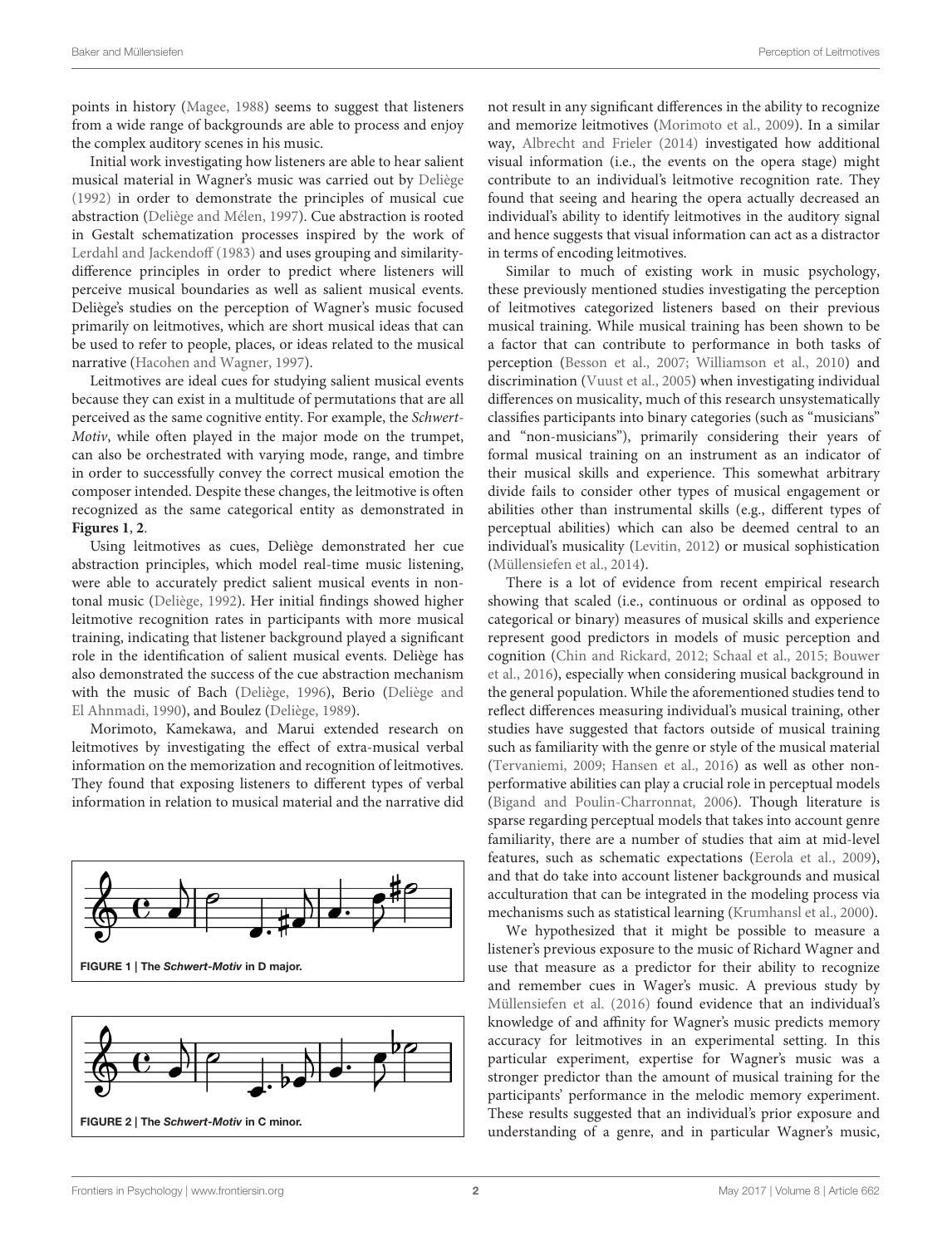does in fact play a significant role in the understanding of complex musical passages and the extraction of and memory for leitmotives.

In addition to individual differences between listeners in terms of general musical expertise and familiarity with Wagner's music in particular, features of the musical material itself are certainly also responsible for the degree to which the cognitive decoding of Wagner's music can be successful. Numerous studies from 1970s onwards have demonstrated how structural features of music can facilitate or hinder cognitive processing [\(Dowling,](#page-7-15) [1971,](#page-7-15) [1972;](#page-7-16) [Dowling and Fujitani, 1971;](#page-7-17) [Cuddy et al., 1979\)](#page-7-18). However, much of this work made use of artificially constructed musical stimuli with the primary aim to control the features of the musical material used in the experimental setup , but sometimes at the expense of the ecological validity and generalizability to real music.

More recent work from music informatics and systematic musicology has suggested computational measures that produce feature descriptions of real music excerpts in symbolic encoding that can be used successfully in models of music perception and cognition [\(Pearce and Wiggins, 2006;](#page-8-15) Müllensiefen and Halpern, [2014;](#page-8-16) [Collins et al., 2015;](#page-7-19) [Vempala and Russo, 2015;](#page-8-17) [Wiggins and Forth, 2015\)](#page-8-18) Hence, one aim of this study is to employ computational measures of musical structure with leitmotives from Wagner's music and assess to what degree they are predictive of cognitive behavior. Complimentary to structural features of leitmotives via symbolic encoding, we also aim to assess how the similarity in sound between individual leitmotive excerpts and their occurrence in a musical context contributes to perceptual and cognitive decoding. There is a growing body of research demonstrating the usefulness of sound and audio features developed within the music information retrieval (MIR) framework for describing the development of general preferences and taste over time [\(Serra et al., 2013;](#page-8-19) [Mauch et al., 2015\)](#page-8-20), cognitive attributes like the catchiness of pop songs (Burgoyne et al., [2013;](#page-7-20) [Van Balen, 2016\)](#page-8-21), or perceived emotional content [\(Friberg et al., 2014\)](#page-8-22). Specifically, in this study we assess similarity by comparing chromagram data derived from audio excerpts [\(Müller and Wapnewski, 1992;](#page-8-23) [Mauch et al., 2015\)](#page-8-20).

In summary, this study intends to assess how features of the compositional structure and audio similarity on one hand, as well as individual musical sophistication and expertise with regard to Wagner's music on the other affect recognition memory for leitmotives. Thus, the study aims to combine predictors reflecting features of the musical material and traits of the listener in a single model of perception and memory for leitmotives in Wagner's music. Specifically, we hypothesize that knowledge and affinity for Wagner's music music can be interpreted as proxies for familiarity with his leitmotive technique and should therefore have positive effects on leitmotive processing and memory. In addition, general musical training should also aid processing and memory on the experimental task, consistent with findings from previous experiments [\(Dowling, 1978,](#page-7-21) [1986;](#page-7-22) [Harrison et al.,](#page-8-24) [2016\)](#page-8-24). The ability to speak German may also provide a processing advantage in this experiment since the German vocals might provide extra clues toward the decoding of leitmotives and musical events in the auditory scene. Wagner's leitmotives are often paired with certain terms or ideas from the libretto that we believe could enable participants who speak German to encode the musical structure of the leitmotives together with semantic connotations. This ability to bind multiple features and aspects of an a object at the encoding stage could then support retrieval processes in the recognition task. This assumption is in line with evidence from experimental studies that have shown a similar differential memory advantage of presenting music and text together [\(Serafine et al., 1984,](#page-8-25) [1986\)](#page-8-26). Accounting for German speaking abilities was also incorporated into the design in order to account for any German text that could have been recognized in the exposure phase since recordings of live opera were used.

In terms of features of structural complexity we expect more complex leitmotives to be processed and remembered worse [\(Harrison et al., 2016\)](#page-8-24). Finally, we hypothesize that the similarity in terms of sound (i.e., audio features) between an individual leitmotive and any similar sound but not identical parts in a longer passage can act as distractor and hence decrease memory performance.

We employ a cross-over experimental design that makes use of two scenes from Wagner's Ring des Nibelungen. The design allows us to use leitmotives that were the lures in the memory test of Experiment I to serve as correct responses in Experiment II and vice versa. Thus, the findings from both experiments can potentially replicate each other and therefore the design helps to disentangle incidental features of the leitmotives used as experimental stimuli from the parameters of interest (i.e., compositional structure and audio similarity) that should have the same effect in both experiments.

# 2. METHODS

# 2.1. Overall Design

This study consisted of two experiments that used the identical experimental design and procedures: In both experiments an approximately 10 min scene was played to participants followed by a surprise memory test for 20 leitmotives, some of which were present in the scene previously played (old items) and others that had not been present in the scene (new items). The two experiments were set up to replicate the findings from each other and thus reduce the effects of incidental features and hence ensure a greater robustness of the overall findings. The 10 new items in Experiment I were used as old items in Experiment II and the 7 old items in Experiment I were new items in Experiment II. The passages used were picked for their overlap in musical material, but due to using ecologically valid stimuli an even split on leitmotives was not possible.

# 2.2. Overall Procedure

Participants were tested in small groups. Upon arriving at the experiment participants signed a consent form and received the experimental instructions, which instructed them to listen attentively to a 10 min passage from a live recording of Der Ring des Nibelungen and subsequently answer some questions about the music. Participants listened to music via a pair of stereo speakers sitting at distances from 1 to 4 m from the speakers and via an initial sound check it was confirmed that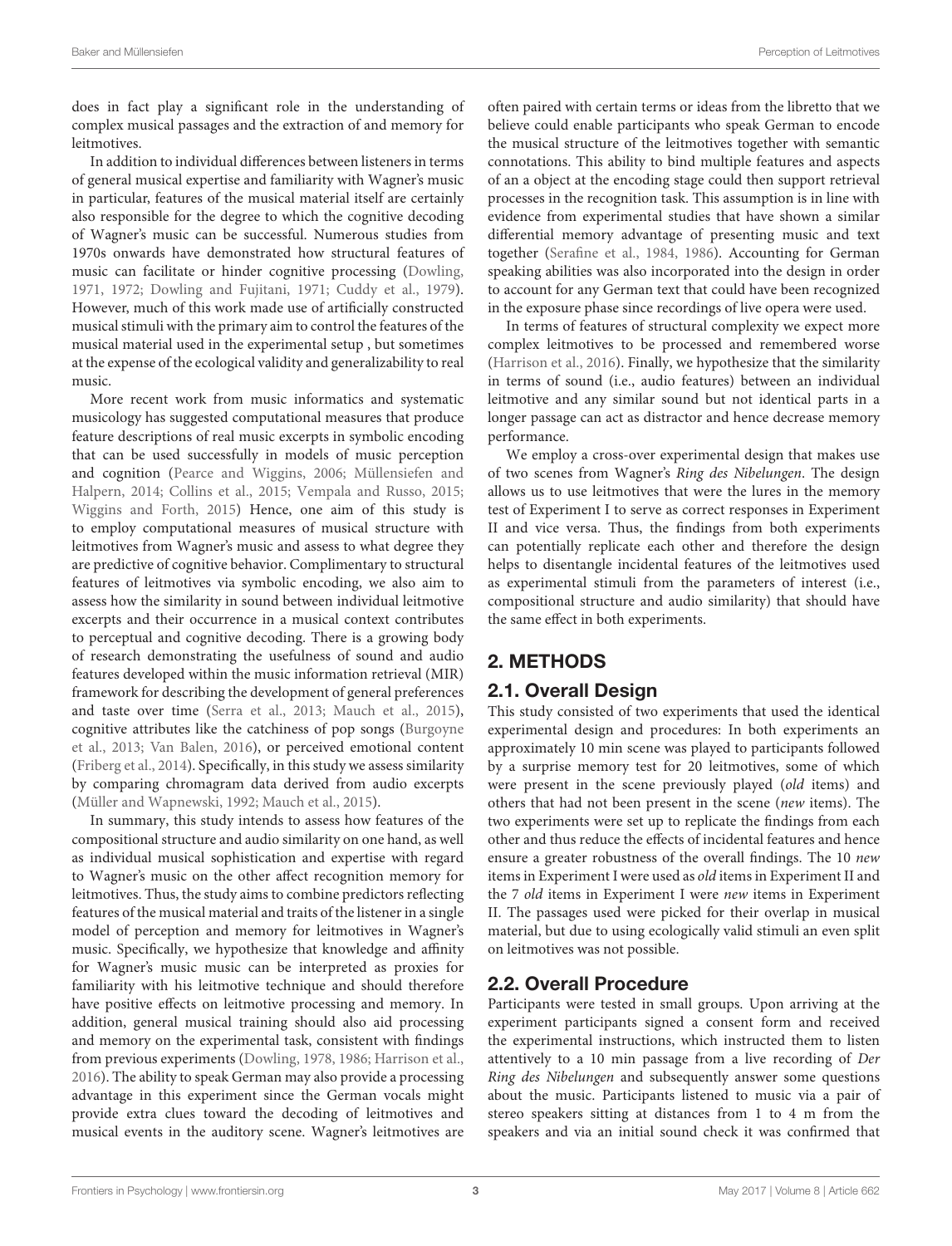the volume of the audio was set to a comfortable level for all participants. After the exposure phase participants were handed a response sheet and started the test phase. Here, participants were played 20 short leitmotives for each of which they had to indicate the perceived pleasantness of the leitmotive on a 7 point scale, a binary indication (yes/no), whether this particular leitmotive occurred in the 10 min passage from the exposure phase, and a corresponding confidence rating on a 7-point scale. In addition, they also rated valence and arousal expressed by the leitmotive based on the Russell's circumplex circle of emotion [\(Russell, 1980\)](#page-8-27). Questions were set up on their response sheet in the the order listed above and participants were asked to fill out the questions in order. Shorter leitmotives were repeated up to 3 times with a 3 s pause between repetitions, such that each leitmotive item in the test phase lasted approximately 20 s and was followed by a silent gap of 10 s before the next leitmotive was played. In total participants had approximately 30 s to make all five ratings (pleasantness, explicit memory, confidence, valence, arousal) and were told to complete their ratings before the next leitmotive was played. The order of leitmotives was randomized across two different lists to mitigate any order effects. Following the test phase participants completed a set of questionnaires assessing their musical background and Wagner affinity and expertise. Ethical approval was obtained from the Goldsmiths Psychology Department's Ethics Board.

## 2.3. Overall Materials

#### 2.3.1. Self-report Measures

The self-report measures filled out at the end of each experimental session required participants to rate the familiarity with the passage in the exposure phase on a 7-point scale, their German speaking and writing abilities on 7-point scales, the amount of musical training they had received via the Training sub-scale of the Gold-MSI [\(Müllensiefen et al., 2014\)](#page-8-9), as well as 14 questions assessing their affinity to Richard Wagner's music, each using a 5-point scale. In addition they also completed a 14-item objective multiple choice test assessing objective knowledge of Der Ring des Nibelungen and various facts relating to the life of Richard Wagner. Data from the Wagner affinity questionnaire was analyzed using factor analysis and each participant was assigned a corresponding factor score as described in [Müllensiefen et al. \(2016\)](#page-8-14). Data from Wagner knowledge multiple choice test was scored using an item response model that generated an ability estimate for each participant [\(Müllensiefen et al., 2016\)](#page-8-14).

## 2.3.2. Measures of Musical Structure and Sound

In order to assess each leitmotive's structural complexity, leitmotives were transcribed as a short monophonic melody into a symbolic music format and converted to a numerical tabular format suitable for melodic feature extraction using the FANTASTIC software toolbox [\(Müllensiefen, 2009\)](#page-8-28). Four features that each capture a different aspect of melodic complexity and that had been used successfully to model cognitive behavior on melodic discrimination tests were extracted (see [Müllensiefen, 2009;](#page-8-28) [Harrison et al., 2016,](#page-8-24) for details): (1) Interval entropy, defined via the relative frequency of each melodic interval in the leitmotive, (2) Length, defined as the number of notes (3) Tonalness, defined as the highest of the 24 correlation coefficients as generated by the Krumhansl-Schmuckler key finding algorithm [\(Krumhansl, 2001\)](#page-8-29). (4) Local step wise contour, defined as the mean absolute difference between adjacent values in the pitch contour vector of a melody.

These four features correlated highly across the 20 leitmotives, which suggested that they index a common dimension. Hence, principal component analysis (PCA) was used to aggregate the four features and derive a single measure of melodic complexity. The unidimensional PCA model using all four features explained 60% of the variance in the data, with Length having a relatively high uniqueness (0.59) value compared to the three other features (all values < 0.36). As a result, Length was removed and a unidimensional PCA model was run on the remaining 3 features which achieved to explain 70% of the variance in the data. PCA scores were derived from this model for each leitmotive and were used in the subsequent analysis to represent structural (i.e., melodic) complexity.

To assess audio similarity we used chromagram features [\(Mauch et al., 2015\)](#page-8-20) that were extracted from the individual leitmotives on the recognition list. The audio data was extracted from the 10 min passage of the exposure phase of the experiment using Sonic-Annotator [\(Cannam et al., 2010\)](#page-7-23). Chromagram features were then compared and the best alignment for each leitmotive within the 10 min passage was identified using database thresholding as implemented in the audioDB search engine [\(Rhodes et al., 2010\)](#page-8-30).

# 2.4. Experiment I

## 2.4.1. Design

The first experiment used a within-subjects design, with identical experimental conditions for all participants. The independent variables measured were musical training, German speaking skills, Wagner affinity, as well as objective Wagner knowledge. For each leitmotive, judgments of pleasantness, perceived conveyed valence, as well as arousal ratings were also taken to gather subjective assessments of the leitmotive stimuli for the models. Questions regarding the musical material were taken in real-time during the experiment in the order listed above and information regarding individual differences were taken after the listening portion of the experiment. Our item based model also incorporated a chroma measure that was indicative of how close the probed audio stimuli used in the experiment were to the audio used in the listening portion of the experiment. The dependent variable measured was whether or not a participant was able to correctly identify a leitmotive from a listening test, as well as the participant's subjective ratings of the musical material itself.

## 2.4.2. Participants

For the first experiment a convenience sample  $(N = 100)$  was used, with additional effort made to recruit participants with either familiarity or affinity for the music of Richard Wagner from across the greater London area. The experiment was advertised over a host of mediums including posters, email lists, Twitter and general word-of-mouth to find individuals familiar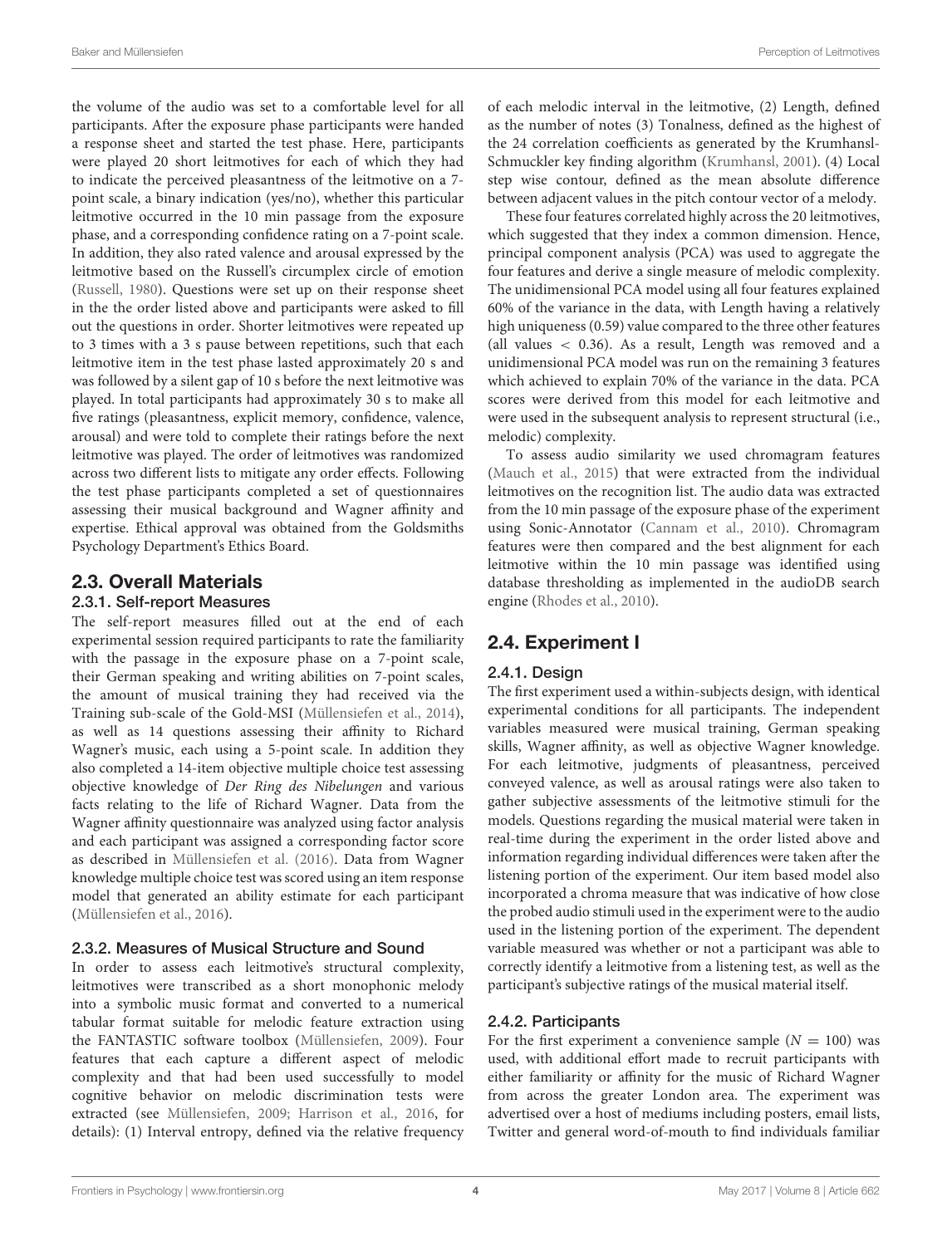with the music of Wagner. The sample was made up of 55 females (55%) and 45 males (45%) with a mean age of 28.7 ( $R = 18-65$ ,  $SD = 11.82$ ). Written consent was obtained from all participants and participants had the option of accepting £7 compensation for travel and time expenses.

#### 2.4.3. Materials and Procedure

The musical stimuli of the first experiment were based off an earlier study by [Albrecht and Frieler \(2014\)](#page-7-9). The scene was chosen for its narrative qualities and high concentration of leitmotive material. The audio used was taken from the second scene of the first act of Siegfried of the 1976 Pierre Boulez Der Ring des Nibelungen DVD recording at the Bayreuth Festspielhaus. This scene is colloquially referred to as the Wanderer Scene. Excerpts chosen for probes in the memory sequence were taken from the same Boulez recording.

Twenty probes containing the leitmotives were chosen after consulting the [Burghold \(1910\)](#page-7-24) libretto as well as the Albrecht study. The 10 probes that occurred in the Wanderer Scene were chosen to mirror the initial Albrecht study, each occurring with various frequencies. The 10 probes used as lures were taken from a similar narrative passage from the same recording of Götterdömmerung. Leitmotives used as lures in the first experiment were consequently used as "targets" (i.e., leitmotives actually contained in the 10 min audio passage) in the second experiment. After the 20 leitmotives were chosen, renditions of each leitmotive were then taken from throughout the Boulez Der Ring des Nibelungen to serve as audio excerpts for the test phase. When possible, probes were chosen without simultaneous sounding vocals. Data was collected using a participant response sheet generated for the purpose of this experiment.

## 2.5. Experiment II

#### 2.5.1. Participants

The second experiment also used a convenience sample (N  $=$  31) with additional effort made to recruit participants with specialized Wagner knowledge. The sample was made up of 16 females (52%) and 15 males (48%) with a mean age of 25.19 ( $R =$  $18-65$ ,  $SD = 8.91$ ). Participants from Experiment I were excluded from participating in Experiment II.

#### 2.5.2. Materials

Participants were played a 10 min excerpt prior to Siegfried's death scene from Götterdämmerung. The 20 leitmotives probes for the memory test were exactly the same as in Experiment II only that their assignment to targets (old items) and lures (new items) changed given the different passage in the exposure phase. While the number of leitmotive items labeled as old and new was split evenly in the first experiment, the constraint to use the same leitmotive items as for Experiment I, resulted in 13 items old and 7 new items for Experiment II.

## 3. RESULTS

Across both samples the individual difference measures of Wagner knowledge and Wagner affinity were highly correlated  $(r = 0.71)$  and in order to avoid issues with multi-collinearity within the linear regression models used for analysis, both measures were subjected to a PCA which explained 85% of the variance with one dimension. Component factor scores for each participant were derived from the PCA model and were labeled as Wagner expertise.

Data modeling proceeded in three steps. The first model uses all data from both experiments and models participant responses only in terms of individual differences measures. The second model then uses significant individual difference measures identified in the first model and assesses whether the measure of structural leitmotive complexity as well as the number of occurrences of the leitmotive in the exposure phase contribute to modeling participant responses with old items. Here, we first assess data from Experiment I and Experiment II separately, and if model coefficients are comparable, we subsequently combine the data from both experiments. In the third step, we model responses to the new items including any significant individual differences measures as well melodic complexity in addition to sound similarity. All models use participants' binary responses as to whether a leitmotive was present or not in the 10 min passage during the exposure phase, scored either correct or incorrect, as the dependent variable. At all steps the data was modeled using generalized mixed effects models using participants as random effects and all models were fit using the "lme4" [\(Bates et al., 2015\)](#page-7-25) package implemented in the statistical computing software "R" (R Core Team, [2013\)](#page-8-31).

## 3.1. Model I: Individual Parameters

The data from all participants from Experiments 1 and 2 ( $N =$ 131) was used for the construction of Model I. Predictor variables initially specified for Model I were the Wagner expertise score, the musical training score from the Gold-MSI, and self-reported German speaking ability. In addition we used leitmotive as a second random effect in addition to participants to accommodate the fact that some leitmotive items might be generally more or less difficult. The initial model is given in **[Table 1](#page-4-0)** and shows that only Wagner expertise emerged as a significant predictor of leitmotive recognition ability, while neither the musical training score nor German speaking ability reached the common significance threshold of  $p < 0.05$ . As a result, only Wagner expertise was retained as a fixed effects predictor and the model was refit. The refit individual differences model had a predictive accuracy of 69.9% for the participant responses and showed a significantly ( $p < 0.001$  on a likelihood ratio test) better fit to the data ( $BIC = 3,164$ ) than a null model only including random effects for participants and leitmotives ( $BIC = 3,236$ ). In addition, the fit was not significantly worse ( $p = 0.146$ ) than

#### <span id="page-4-0"></span>TABLE 1 | Model I: individual differences variables.

|                         | <b>Coefficient</b> | <b>Standard Error</b> | p-value      |
|-------------------------|--------------------|-----------------------|--------------|
| Intercept               | 0.61               | 0.20                  | $< 0.002***$ |
| <b>Wagner Expertise</b> | 0.39               | 0.06                  | $< 0.001***$ |
| Musical Training        | 0.01               | 0.004                 | 0.14         |
| German Speaking Ability | $-0.02$            | 0.03                  | 0.40         |

\*\*\*p  $< 0.001$ .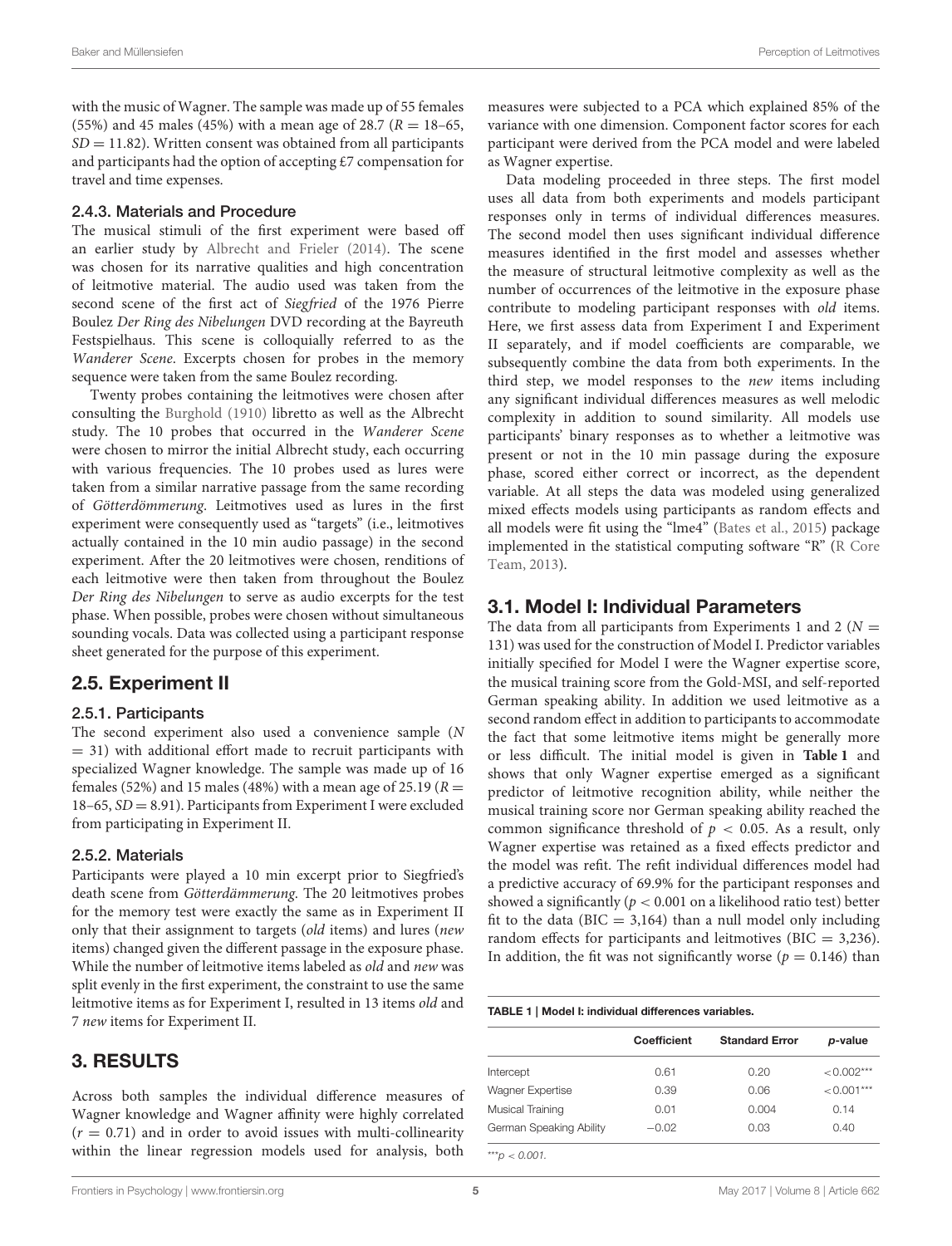the full model including all three individual differences measures  $(BIC = 3,176)$ . Therefore, we only used Wagner expertise as an individual differences measure in the subsequent modeling stages.

## 3.2. Model II: Old Items

For modeling responses to the old items two separate models were constructed for the data from Experiment I ( $N = 100$ ) and II  $(N = 31)$ . In addition to the random effect for participants and Wagner expertise as fixed predictor, number of occurrences of each leitmotive (as determined by the first author) in the exposure phase and the PCA scores for structural complexity were also included as fixed effects. Model parameters for both models were computed using the Laplace approximated maximum likelihood estimates and their 95% confidence intervals were determined by likelihood profiling. Parameter estimates and confidence intervals for both models are given in **Table 2** which shows that for all three fixed effects parameters confidence intervals overlap substantially. Specifically, the parameter estimates for Model II are contained within the corresponding confidence intervals derived for Model I, indicating that the estimates derived from the two models are not significantly different from each other. After collapsing the data from both experiments we computed a full model including all main effects as well as interactions between the individual differences in Wagner expertise and the two experimental factors of times heard and structural complexity. This can be seen in **[Table 3](#page-5-0)**. We then removed the non-significant interaction between times heard and Wagner expertise and obtained the final model as given in **[Table 3](#page-5-0)**. When compared on the Bayesian Information Criterion fit index, this final model fit the data substantially better ( $BIC = 1,635$ ) than a null model only including Wagner expertise (BIC =  $1,675$ ), a model only including main effects ( $BIC = 1,642$ ) and a model including both

TABLE 2 | Model II: old items, Modeling item level data from experiment I and II separately.

|                              | <b>Experiment I</b> |                  | <b>Experiment II</b> |                  |
|------------------------------|---------------------|------------------|----------------------|------------------|
|                              | Coefficient         | СI               | Coefficient          | СI               |
| <b>Wagner Expertise</b>      | 0.87                | [0.17, 0.45]     | 0.57                 | [0.21, 0.95]     |
| <b>Times Heard</b>           | $-0.03$             | $[-0.04, -0.01]$ | $-0.06$              | $[-0.11, -0.02]$ |
| <b>Structural Complexity</b> | $-0.39$             | $[-0.52, -0.26]$ | $-0.13$              | $[-0.42, 0.14]$  |

<span id="page-5-0"></span>TABLE 3 | Model II: combining item level data from experiment I and II.

|                                         | <b>Coefficient</b> | <b>Standard Error</b> | <i>p</i> -value |
|-----------------------------------------|--------------------|-----------------------|-----------------|
|                                         |                    |                       |                 |
| Intercept                               | 0.92               | 0.08                  | $< 0.001***$    |
| Wagner Expertise                        | 0.38               | 0.07                  | $< 0.001***$    |
| <b>Structural Complexity</b>            | $-0.32$            | 0.06                  | $< 0.001***$    |
| Times Heard                             | $-0.03$            | 0.01                  | $<0.001***$     |
| <b>Expertise Complexity Interaction</b> | 0.24               | 0.06                  | $< 0.001***$    |
|                                         |                    |                       |                 |

 $***p < 0.001$ .

interaction effects ( $BIC = 1,640$ ). The final model had a predictive accuracy of 68.12% In line with with one of our hypotheses, Wagner expertise had a positive effect on memory performance, while structural melodic complexity had a negative effect. Not in line with our original hypotheses, the number of times a leitmotive occurred in the exposure phase had a negative effect on recognition rates. We provide a possible explanation for this finding below.

## 3.3. Model III: New Items

For modeling the responses to the new items we followed the same modeling strategy of firstly modeling the data from Experiment I and consequently the data from Experiment II separately. Building on the results from steps 1 and 2, we included Wagner expertise as well as structural complexity as fixed effects predictors and added sound similarity based on the chromagram measure as a third predictor seen in **[Table 4](#page-5-1)**. We did not include the number of times the leitmotive occurred in the exposure phase as a predictor because this variable has a constant value of zero for new items. After collapsing the data from both experiments we computed a full model including all main effects as well as interactions between the individual differences in Wagner expertise and the two experimental factors of structural complexity and chroma distance. We removed the non-significant interaction between chroma distance and Wagner expertise and obtained the final model as given in **[Table 5](#page-5-2)**. When compared on the Bayesian Information Criterion fit index, this final model fit the data substantially better (BIC  $= 1,598$ ) than a null model only including Wagner expertise  $(BIC = 1,624)$ , a model including both interaction effects (BIC  $= 1,604$ ) and was comparable to a model only have main effects (BIC  $= 1,597$ ). The final mode had a predictive accuracy of 69.45%.

<span id="page-5-1"></span>TABLE 4 | Model III: modeling of data for new items from experiment I and II.

|                              | <b>Experiment I Old Items</b> |              | <b>Experiment II Old Items</b> |                 |
|------------------------------|-------------------------------|--------------|--------------------------------|-----------------|
|                              | <b>Coefficient</b>            | СI           | <b>Coefficient</b>             | СI              |
| Wagner Expertise             | 0.44                          | [0.27, 0.62] | 0.40                           | $[-0.04, 0.87]$ |
| Chroma Distance              | 1.04                          | [0.68, 1.42] | $-1.86$                        | $[-4.93, 1.08]$ |
| <b>Structural Complexity</b> | 0.40                          | [0.18, 0.62] | 0.30                           | [0.06, 0.54]    |

<span id="page-5-2"></span>TABLE 5 | Model III: combined data for new items.

|                                        | <b>Coefficient</b> | Standard<br>Error | p-value      |
|----------------------------------------|--------------------|-------------------|--------------|
| Intercept                              | $-0.23$            | 0.17              | 0.19         |
| Wagner Expertise                       | 0.39               | 0.08              | $< 0.001***$ |
| <b>Structural Complexity</b>           | 0.35               | 0.08              | $< 0.001***$ |
| Chroma Distance                        | O 71               | 0.13              | $< 0.001***$ |
| Wager Expertise Complexity Interaction | 0.23               | 0.09              | $< 0.01*$    |

 $p^*$  < 0.05; \*\*\* p < 0.001.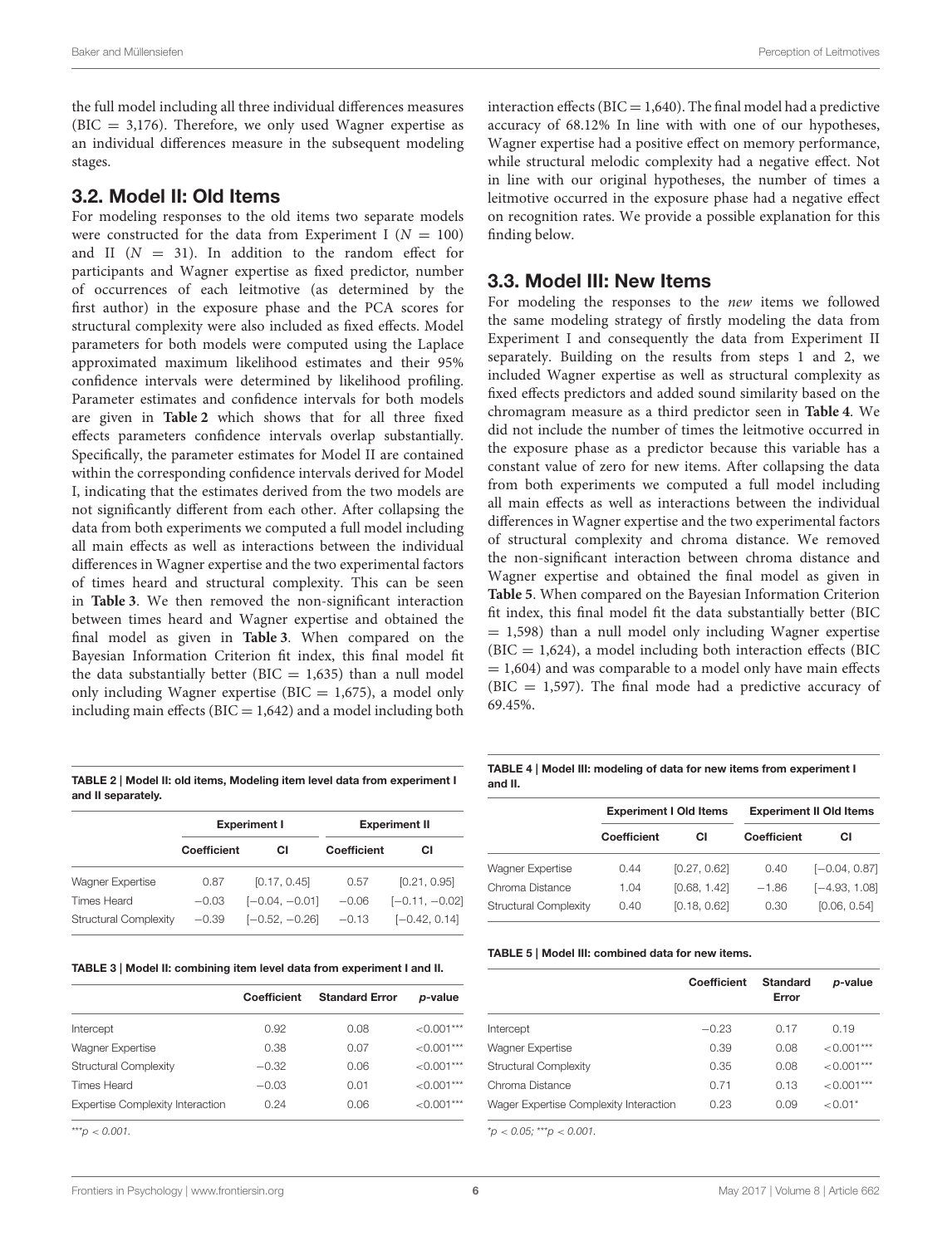In line with our hypotheses, Wagner expertise has a positive effect on memory performance for new items, i.e., the ability to identify new items as not having heard before. Unlike its effect in the old item model, structural melodic complexity has a positive effect on correctly responding to new items with "not heard before" as does distance in terms of chromagram features.

# 4. DISCUSSION

Consistent with our initial hypothesis, the results of both experiments demonstrate that these models of leitmotive memory performance are comprehensive in that they include both individual differences variables as well as symbolic and audio features of musical structure. Model I was able to reproduce results from previous work [Müllensiefen et al. \(2016\)](#page-8-14) demonstrating that Wagner expertise was a significant predictor of a listener's memory for musical material. Of the three individual differences variables hypothesized to contribute to an individual's leitmotive recognition rate, only Wager expertise but not general musical training nor German speaking ability emerged as a significant predictor. One reason that musical training may not have emerged as a significant predictor in the individual differences model is that musical training and Wagner expertise are correlated. Using the mixed effects models it is not possible to model correlations between predictors and in this case the stronger predictor of Wagner expertise may be suppressing the weaker predictor of musical training, thus possibly explaining the different previous findings [\(Müllensiefen et al., 2016\)](#page-8-14) due to a different modeling technique (structural equation modeling) that can handle correlated predictors. To our knowledge, this is one of the first analyses that has used a scaled measure of musical expertise other than musical training (i.e., stylistic expertise) which accounts for the largest amount of variance explained in a participant's response, though for an exception see [Farrugia et al.](#page-8-32) [\(2016\)](#page-8-32).

In addition to musical training not emerging as significant, German speaking abilities also did not reach significance, which might be attributed to either unintelligible diction from the Wagnerian singing that would not lead to more efficient encoding or from not having enough German speakers as a part of the sample. The results of the first model serve as initial evidence for a hypothesis assuming that there are more aspects of musical expertise that can be important for modeling music perception and cognition other than solely relying on musical training as an indicator for musical skills and expertise.

The second statistical model was able to confirm the hypothesis that measures of structural complexity of items in the test phase explain part of the variance in the participants' memory response data. This is consistent with other research using similar methodologies [\(Dewitt and Crowder, 1986;](#page-7-26) [Croonen,](#page-7-27) [1994\)](#page-7-27). More specifically, the second model demonstrated that the structural complexity of a leitmotive has a negative effect on an individual's ability to recognize musical material, while the amount of times heard surprisingly displayed a negative effect. The findings on structural complexity were not surprising in light of some literature with complexity serving as a predictor of memory recall [\(Harrison et al., 2016\)](#page-8-24). The surprising finding of the negative relationship with times heard might be attributed to a variable not measured in this experiment that is related to perceptual salience.

In the passage used, the more perceptually salient motives occur less frequently than the others used in the excerpt. After re-examining the excerpt, we believe that the perceptually salient motives are those that are easier to detect and remember from the dense auditory scene. Those motives would be structurally simpler and in fact there is a clear negative correlation between our measures of complexity and the amount of times heard in the excerpt  $(r = -0.25)$ , which means that simpler motives occur most often. In addition, the experimental design of the memory task introduced a correlation between structural length and complexity on one hand and the number of times that a motive was played in the test phase on the other hand, because shorter motives were repeated more often during the retrieval task. It is possible that these additional repetitions could also have facilitated memory retrieval. That said, measures of compositional complexity and simplicity are not all that contribute to perceptual saliency. Gestalt principles like Prägnanz or uniqueness with respect to a corpus are important as well. The aspect of uniqueness is connected to principles of statistical learning and can for example be measured by second order corpus features which have already proven to be powerful predictors in previous studies on melodic memory (Müllensiefen and Halpern, [2014\)](#page-8-16). To follow up on this finding, future research will focus on investigating the extent to which compositional features reflecting perceptual salience or uniqueness can be used in respect to a large and appropriate corpus such as the Barlow and Morgenstern dictionary of operatic themes (Barlow and Morgenstern, [1966\)](#page-7-28).

The third model aimed at explaining how listeners make memory decisions regarding musical material that they cannot recognize from a recent listening episode. It included measures of chroma distance and structural complexity as well as a significant interaction between Wagner expertise and structural complexity. Accounting for a small, yet significant proportion of the variance, the expertise and complexity interaction provides further evidence supporting the notion that listeners with different individual characteristics can react differently to the same musical stimulus features. In particular the interaction effect suggests an interpretation that listeners with high Wagner expertise benefit from the structural complexity of the leitmotives presented more strongly to make correct decisions about the novelty of the leitmotive item. Additionally Model III also includes a component that does not reflect compositional structure in a traditional music-theoretical sense, but rather deals directly with the sound itself. Interestingly the chroma distance variable exhibits the strongest effect among the predictors in the model ( $b = 0.71$ ) and thus provides further evidence that measures that reflect properties of sound and the musical surface can make important contributions to models of music perception and cognition.

# 5. CONCLUSIONS

Overall, we believe the results from this experiment are able to help close the gap between experimental work that has relied heavily on artificial designs and musical stimuli for the sake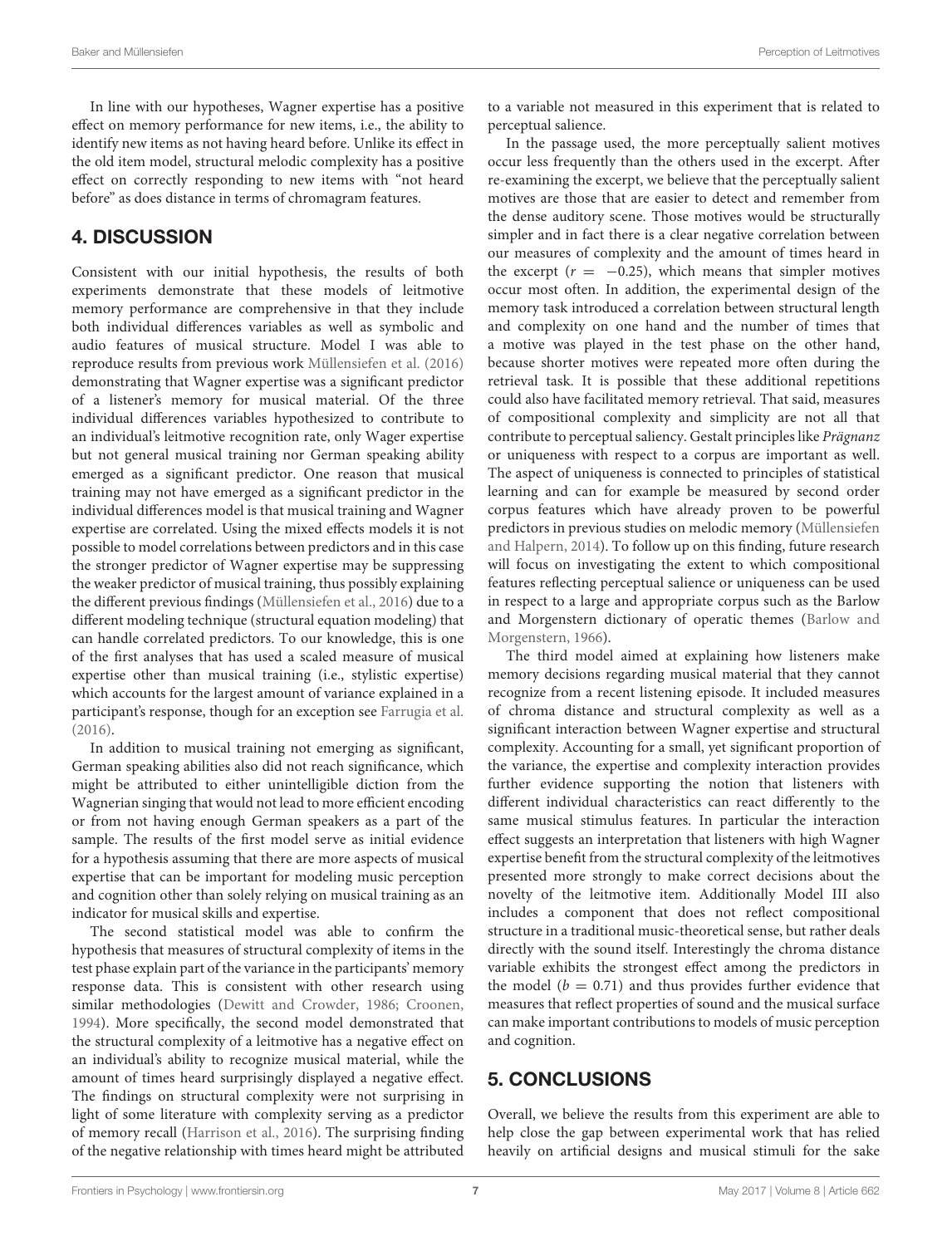Baker and Müllensiefen Perception of Leitmotives

of experimental control on one hand and research attempts to capture music listening in a more ecological setting on the other. The music of Richard Wagner has been notorious in its reputation for being difficult to comprehend, but the results from this study suggest that parsing the musical surface of something like Der Ring des Nibelungen is a process that is accomplished through repeated listening and active engagement with the music that does not require specialized musical training. Hearing these complex musical ideas is open to anyone and being able to hear salient musical events in a dense musical texture does not seem to be dependent on an individual's musical training. We believe that this is further evidence and reason for beginning to move closer to musical perception modeling that firstly moves away from using solely musical training as a proxy for musical ability and secondly incorporates recent work done in music informatics to help more accurately model perception.

## ETHICS STATEMENT

This study was carried out in accordance with the recommendations of Goldsmiths Psychology Ethics Board,

## **REFERENCES**

- <span id="page-7-9"></span>Albrecht, H., and Frieler, K. (2014). "The perception and recognition of wagnerian leitmotifs in multimodal conditions," in International Conference of Students of Systematic Musicology (London).
- <span id="page-7-0"></span>Bailey, R. (1977). The structure of the "ring" and its evolution. Nineteenth Century Music 1, 48–61.
- <span id="page-7-28"></span>Barlow, H., and Morgenstern, S. (1966). A Dictionary of Opera and Song Themes, Including Cantatas, Oratorios, Lieder, and Art Songs. New York, NY: Crown Publishers.
- <span id="page-7-25"></span>Bates, D., Mächler, M., Bolker, B., and Walker, S. (2015). Fitting linear mixedeffects models using lme4. J. Stat. Softw. 67, 1–48. doi: [10.18637/jss.v067.i01](https://doi.org/10.18637/jss.v067.i01)
- <span id="page-7-10"></span>Besson, M., Schön, D., Moreno, S., Santos, A., and Magne, C. (2007). Influence of musical expertise and musical training on pitch processing in music and language. Restorat. Neurol. Neurosci. 25, 399–410.
- <span id="page-7-13"></span>Bigand, E., and Poulin-Charronnat, B. (2006). Are we experienced listeners? a review of the musical capacities that do not depend on formal musical training. Cognition 100, 100–130. doi: [10.1016/j.cognition.2005.11.007](https://doi.org/10.1016/j.cognition.2005.11.007)
- <span id="page-7-12"></span>Bouwer, F. L., Werner, C. M., Knetemann, M., and Honing, H. (2016). Disentangling beat perception from sequential learning and examining the influence of attention and musical abilities on erp responses to rhythm. Neuropsychologia 85, 80–90. doi: [10.1016/j.neuropsychologia.2016.02.018](https://doi.org/10.1016/j.neuropsychologia.2016.02.018)
- <span id="page-7-24"></span>Burghold, J. (1910). Richard wagner. the ring of the nibelung. Text with Haupt a Chlichen Leitmotifs and Musical Examples. Mainz:. B. Schott.
- <span id="page-7-20"></span>Burgoyne, J. A., Bountouridis, D., van Balen, J., and Honing, H. (2013). "Hooked: a game for discovering what makes music catchy," in Proceedings of the 14th International Society for Music Information Retrieval Conference, eds A. de Souza Britto Jr., F. Gouyon, and S. Dixon (Curitiba), 245–250.
- <span id="page-7-23"></span>Cannam, C., Jewell, M. O., Rhodes, C., Sandler, M., and d'Inverno, M. (2010). Linked data and you: bringing music research software into the semantic web. J. New Music Res. 39, 313–325. doi: [10.1080/09298215.2010.522715](https://doi.org/10.1080/09298215.2010.522715)
- <span id="page-7-11"></span>Chin, T., and Rickard, N. S. (2012). The music use (muse) questionnaire: an instrument to measure engagement in music. Music Percept. Interdisc. J. 29, 429–446. doi: [10.1525/mp.2012.29.4.429](https://doi.org/10.1525/mp.2012.29.4.429)
- <span id="page-7-19"></span>Collins, T., Meredith, D., and Volk, A. (2015). "Mathematics and Computation in Music," in Proceedings of 5th International Conference, MCM 2015, Vol. 9110 (London: Springer).

Goldsmiths Department of Psychology with written informed consent from all subjects. All subjects gave written informed consent in accordance with the Declaration of Helsinki. The protocol was approved by the Goldsmiths Psychology Ethics Board.

# AUTHOR CONTRIBUTIONS

DB- Experimental design, literature review, running of participants, draft manuscript, data cleaning. DM- Experimental design, data analysis, experimental guidance and overview.

## FUNDING

Funding for this research was provided by the AHRC Digital Transformations Transforming Musicology in the Digital Economy Programme AH/L006820/1.

## ACKNOWLEDGMENTS

The authors would like to thank members of the London Wagner Society as well as members of Fulham Opera.

- <span id="page-7-27"></span>Croonen, W. (1994). Effects of length, tonal structure, and contour in the recognition of tone series. Percept. Psychophys. 55, 623–632.
- <span id="page-7-18"></span>Cuddy, L. L., Cohen, A. J., and Miller, J. (1979). Melody recognition: the experimental application of musical rules. Can. J. Psychol. 33:148.
- <span id="page-7-3"></span>Dahlhaus, C. (1980). Between Romanticism and Modernism: Four Studies in the Music of the Later Nineteenth Century Number 1. Berkeley, CA: University of California Press.
- <span id="page-7-1"></span>Deathridge, J., and Dahlhaus, C. (1984). The New Grove Wagner. New York, NY: WW Norton & Company.
- <span id="page-7-8"></span>Deliège, I. (1989). A perceptual approach to contemporary musical forms. Contemporary Music Rev. 4, 213–230.
- <span id="page-7-4"></span>Deliège, I. (1992). Recognition of the wagnerian leitmotiv: Experimental study based on an excerpt from das rheingold. Musik Psychol. 9, 25–54.
- <span id="page-7-6"></span>Deliège, I. (1996). Cue abstraction as a component of categorisation processes in music listening. Psychol. Music 24, 131–156.
- <span id="page-7-7"></span>Deliège, I., and El Ahnmadi, A. (1990). Mechanisms of cue extraction in musical groupings: A study of perception on sequenza vi for viola solo by luciano berio. Psychol. Music 18, 18–44.
- <span id="page-7-5"></span>Deliège, I., and Mélen, M. (1997). "Cue abstraction in the representation of musical form," in Perception and Cognition of Music, eds I. Deliege and J. A. Sloboda (Hove: Psychology Press Ltd.), 387–412.
- <span id="page-7-26"></span>Dewitt, L. A., and Crowder, R. G. (1986). Recognition of novel melodies after brief delays. Music Percept. 3, 259–274.
- <span id="page-7-15"></span>Dowling, W. J. (1971). Recognition of inversions of melodies and melodie contours. Percept. Psychophys. 9, 348–349.
- <span id="page-7-16"></span>Dowling, W. J. (1972). Recognition of melodic transformations: Inversion, retrograde, and retrograde inversion. Percept. Psychophys. 12, 417–421.
- <span id="page-7-21"></span>Dowling, W. J. (1978). Scale and contour: two components of a theory of memory for melodies. Psychol. Rev. 85:341.
- <span id="page-7-22"></span>Dowling, W. J. (1986). Context effects on melody recognition: Scale-step versus interval representations. Music Percept. 3, 281–296.
- <span id="page-7-17"></span>Dowling, W. J., and Fujitani, D. S. (1971). Contour, interval, and pitch recognition in memory for melodies. J. Acoust. Soc. Am. 49, 524–531.
- <span id="page-7-2"></span>Dreyfus, L. (2012). Wagner and the Erotic Impulse. Cambridge, MA: Harvard University Press.
- <span id="page-7-14"></span>Eerola, T., Louhivuori, J., and Lebaka, E. (2009). Expectancy in sami yoiks revisited: the role of data-driven and schema-driven knowledge